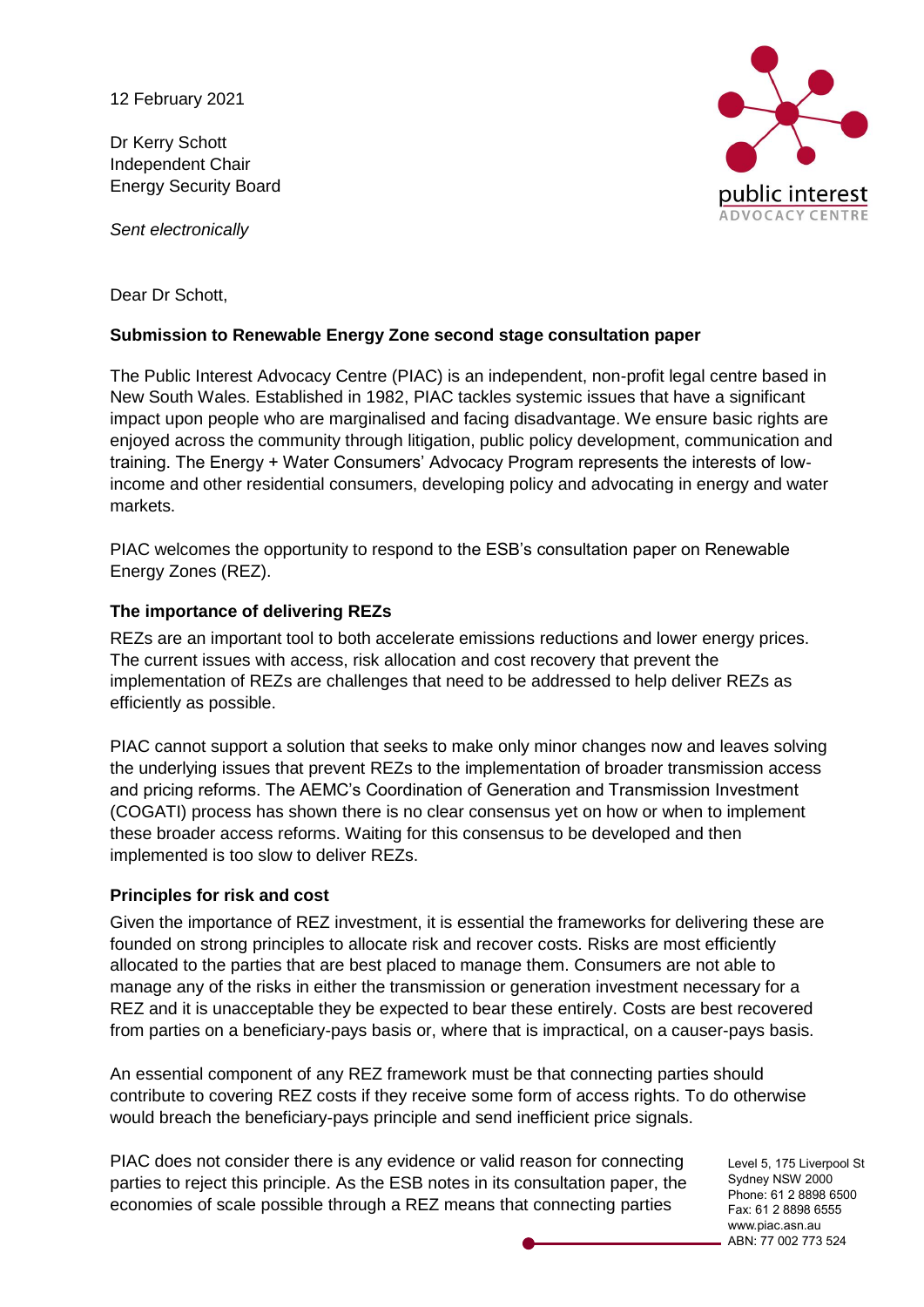would likely pay less to connect within a REZ with some level of guaranteed or improved access rights than connecting elsewhere in the NEM.

# **PIAC's risk- and cost-sharing model**

PIAC welcomes the ESB considering the risk- and cost-sharing model for REZ funding we have shared previously through the COGATI and the Post-2025 Market Design processes. However we reject the ESB's assessment of it.

The ESB has stated PIAC's model would lead to increased complexity and this may be a reason to not pursue the model further. Addressing the underlying issues and delivering REZs in a timely manner are not straightforward problems, and simple solutions are unlikely to adequately solve them. Instead, any simple solution is likely to result in consumers bearing risks they cannot manage and inefficient cross-subsidisation between connecting parties. Therefore, complexity must not be used as an argument against implementing a workable solution.

The ESB also states that the generator and speculative investor costs could be passed through via the wholesale market. PIAC does not consider this to be a disadvantage of the model as these costs would only be passed through to consumers, through the functioning of a competitive market, if the costs themselves are efficient and the investment was prudent. This is actually an advantage over the status quo for regulated investments where these costs are passed through to consumers regardless. We note that this is also the case with the auction or tendering costs REZ generators would incur under the ESB's proposed model.

The issues highlighted by Project EnergyConnect show that strategic transmission investments are often inconsistent with the business model or risk appetite of incumbent transmission shareholders. Recent concerns regarding the financeability of REZs also highlights the importance of contestability in financing these projects, as through PIAC's model.

While alternative options exist to the PIAC model, these do not deliver the principles described earlier regarding risk allocation or cost recovery. They either result in unacceptably high risk and costs for consumers or unacceptably high risks for generators. Compared to the status quo, PIAC's model offers a more cost-effective way for generators to connect and lower risk.

PIAC recommends the ESB adopt the PIAC risk- and cost-sharing model for REZ financing to reduce the risk borne by consumers and better allocate these risks to parties that can manage them.

This is also described in our response to Question 12.

### **Impact of generators outside the REZ**

Any system-wide planning process that would drive the creation of a REZ, such as the ISP, should also consider any downstream impacts from existing network constraints and likely future connections. For instance, this could include reinforcement of an existing transmission line or the creation of a new line near where a REZ connects to the existing shared transmission network to increase the power transfer capacity to major load centres.

This approach is used in PIAC's risk- and cost-sharing model for REZs. A new generator outside the REZ but connecting to the downstream transmission investment necessary for the REZ would be liable to pay for their portion of it. This follows the principles of allocating risk to parties best placed to manage them and recovering costs on a beneficiary-pays basis.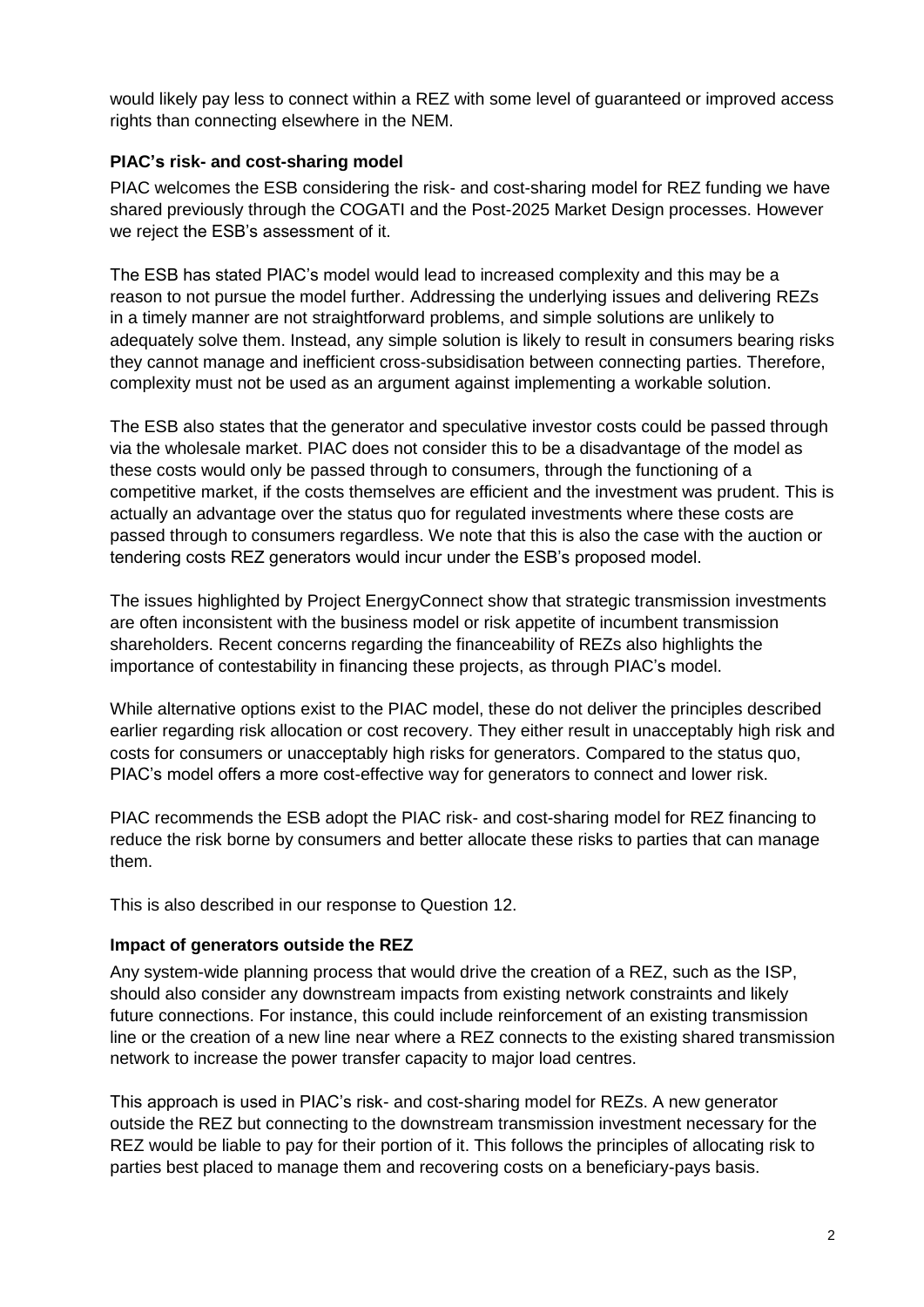# **Continued engagement**

PIAC would welcome the opportunity to meet with the ESB and other stakeholders to discuss these issues in more depth.

Yours sincerely,

#### **Miyuru Ediriweera**

Senior Policy Officer, Energy and Water Public Interest Advocacy Centre

Direct phone: +61 2 8898 6525<br>E-mail: mediriweera@pia mediriweera@piac.asn.au

#### **Craig Memery**

Policy Team Leader, Energy and Water Public Interest Advocacy Centre

| Direct phone: | +61 2 8898 6522     |
|---------------|---------------------|
| E-mail:       | cmemery@piac.asn.au |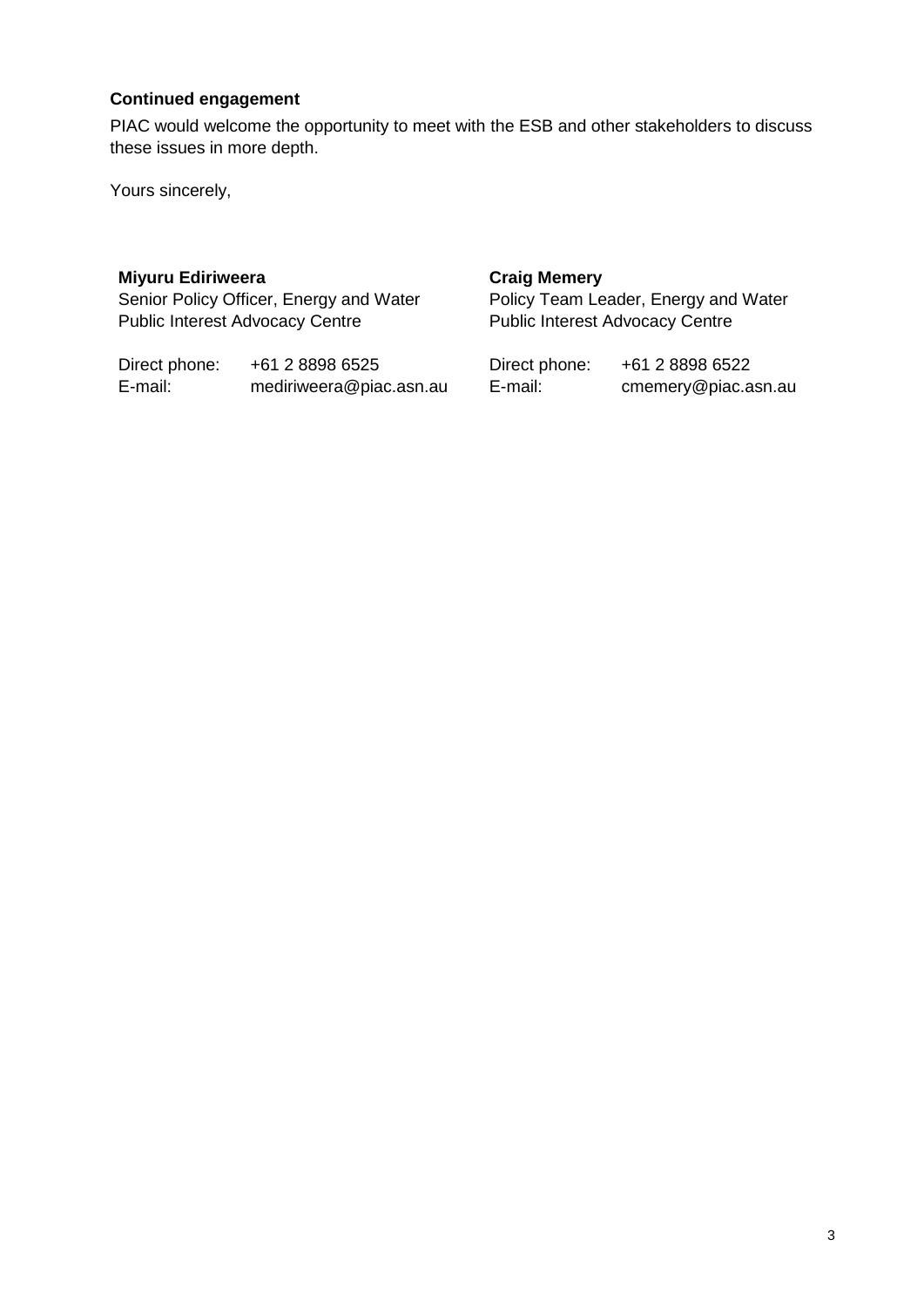# **Responses to consultation questions**

# **Question 1: Are REZs an appropriate interim solution to the challenges associated with open access?**

REZs are not an interim solution. Rather, REZs are an important tool to both accelerate emissions reductions and lower energy prices. The current issues with access, risk allocation and cost recovery are challenges that need to be addressed to help deliver REZs as efficiently as possible.

# **Question 3: Do stakeholders agree with the proposed objectives for a regulated REZ development model?**

PIAC agrees with the three proposed objectives.

In particular, we strongly support the objective to "reduce the level of risk and cost borne by customers." PIAC's cost and risk sharing model is designed specifically to achieve this by allocating risk and costs away from consumers and to parties better able to manage the risks and directly benefit from the investment. Reducing the consumer-borne costs by offsetting TUOS with the proceeds from the tendering or auctioning of REZ access rights is another important tool to help achieve this objective.

# **Question 5: Which party is best placed to perform the role of REZ coordinator where the REZ is being developed in accordance with the regulatory framework? Should the decision regarding the identity of the REZ coordinator lie with the State government?**

Another option for the REZ Coordinator is to create a Panel including AEMO, the AER and the TNSP. PIAC opposes the REZ Coordinator being the TNSP alone. This Panel could be formed at either a state-specific or national level.

PIAC considers it is appropriate that the decision of who to appoint as the REZ Coordinator sit with the state government.

# **Question 6: Are the functions to be undertaken by the REZ coordinator in the regulated model appropriate?**

Yes.

PIAC recommends the REZ Coordinator also have an advisory role in the design and staging decisions for both the network infrastructure and auctioning of access rights for a REZ.

### **Question 11: Should the REZ coordinator return any surplus auction proceeds to customers in the form of a reduction in TUOS charges?**

PIAC strongly supports all auction proceeds offsetting TUOS for consumers. Reducing the consumer-borne costs helps to minimise the risk borne by consumers. Instead, it transfers the risk to the connecting parties who are better placed to manage it and helps ensure costs are recovered on a beneficiary-pays basis.

However, we note that PIAC's risk- and cost-sharing model would better achieve this by better allocating risks away from consumers from the outset.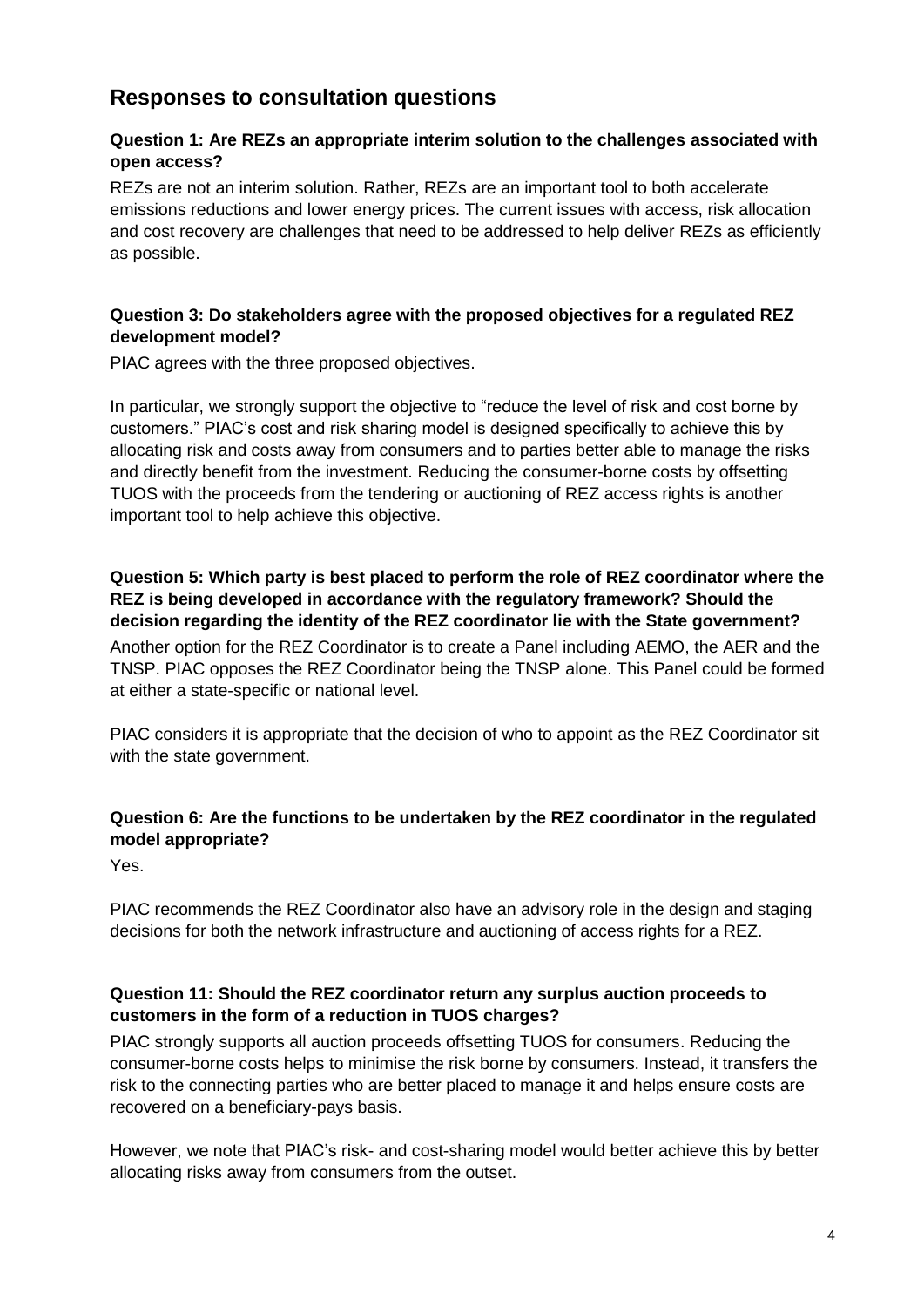**Question 12: Should the ESB consider REZ models that allow for speculative investment that departs from the ISP, in order to reallocate risk away from customers, such as the one put forward by the Public Interest Advocacy Centre (PIAC)?**

PIAC strongly supports this the use of the risk- and cost-sharing model for REZs.

The model is designed specifically to promote clear and efficient market signals by ensuring risks are borne by parties best placed to manage them and costs are recovered on a beneficiary-pays basis.

PIAC is concerned by the ESB's assessment that it would lead to increased complexity and disagree that this may be a reason to not pursue the model further. Addressing the underlying issues and delivering REZs in a timely manner are not straightforward problems, and simple solutions are unlikely to adequately solve them. Instead, any simple solution is likely to result in consumers bearing risks they cannot manage and inefficient cross-subsidisation between connecting parties. Therefore, complexity must not be used as an argument against implementing a workable solution.

PIAC also disagrees that the model's speculative investments would allow departures from the ISP in order to reallocate risk away from consumers and considers the ESB may have misunderstood this aspect of the model. Under the model, the risk-reallocation away from consumers is only for REZ capacity consistent with the ISP. The speculative amount is an opportunity for a contestable investor to offer capacity above and beyond what was determined in the ISP – this risk would be borne entirely by the investor and is not a reallocation away from consumers.

PIAC also rejects the ESB's assessment that the model creates a disincentive to invest in the REZ relative to the rest of the NEM and notes this statement is not substantiated in the consultation paper. As the ESB themselves note, the model better allocates stranding asset risk, supports meshed configurations, integrates market drivers with transmission planning and provides clarity up front regarding cost allocation. In addition to the general benefits of connecting to a REZ, PIAC considers the model would positively incentivise connection within a REZ relative to elsewhere in the NEM.

# **Question 15: Are the evaluation criteria set out in the introduction to Chapter 5 appropriate?**

PIAC supports the evaluation criteria.

In particular, promoting efficient risk allocation is an important criteria to send appropriate signals to the relevant parties. As noted earlier, risk is most efficiently allocated to the parties best placed to manage it and costs are most efficiently recovered from beneficiaries. Therefore, connecting parties should contribute to covering REZ costs if they are to receive some form of access rights.

### **Question 16: Which option for access within a REZ is preferable?**

Of the options presented in the paper, PIAC considers the financial access protection model the most appropriate.

PIAC does not support the early allocation of financial transmission rights (FTR) as a viable solution. In order to be effective, this option would require a clear vision of how and when locational pricing and FTRs would be implemented across the NEM. There does not appear to